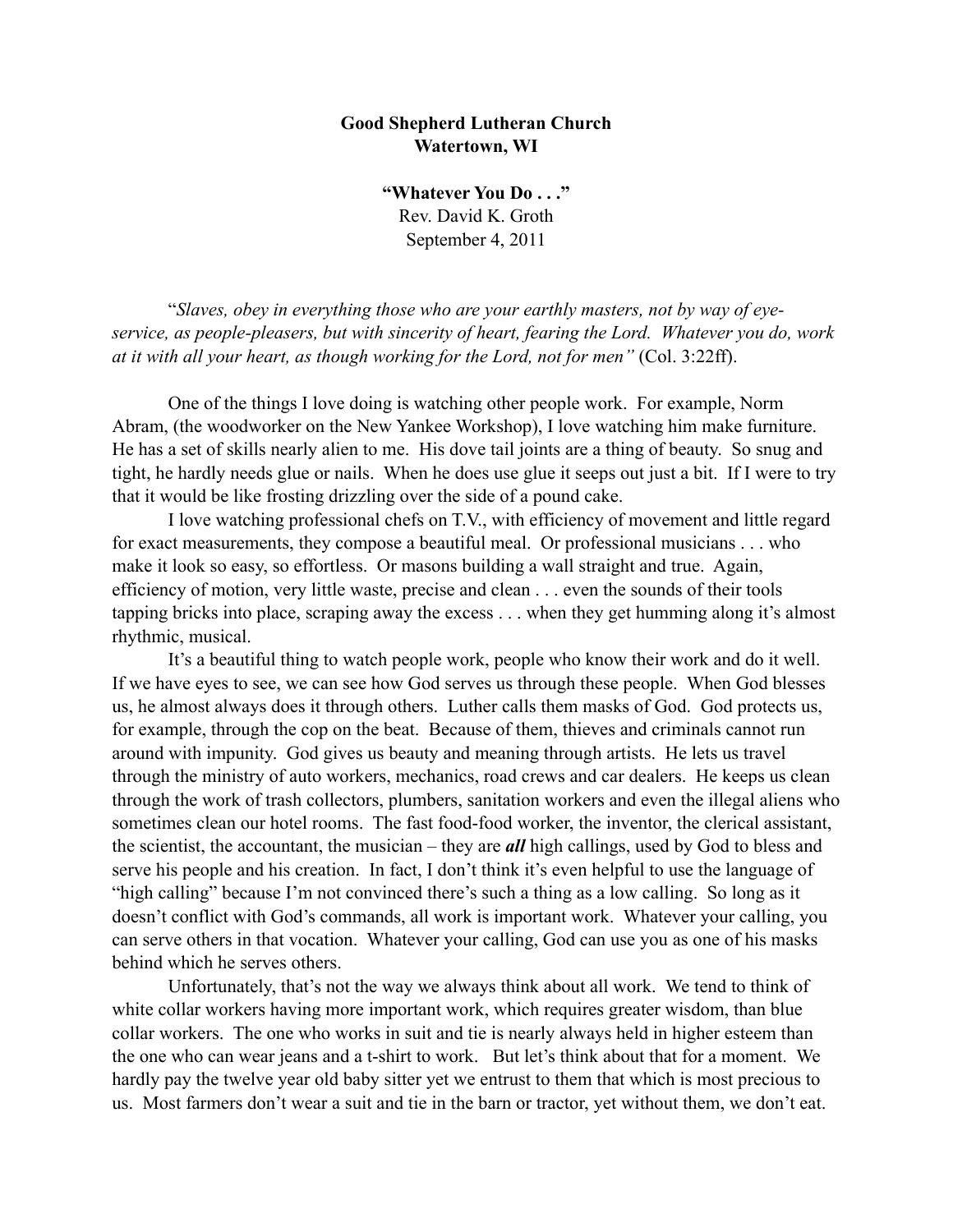Without them, we become hunters and gatherers again, nearly always hungry. And the skill set required of farmers is among the most comprehensive.

 I'm reading a beautiful book entitled "The Dirty Life" by Kristin Kimball. It's the true story of Kimball who graduated from Harvard with a degree in English Lit and ends up falling in love with and marrying a farmer. She gives up her life in New York City and adopts his. She knows next to nothing about farming, but she figures she's bright enough to quickly learn. It's one of those little farms that sells memberships to local people with the goal of making the grocery store obsolete for themselves and their members, providing a full and interesting diet year round including meats and dairy and grains and vegetables. What she had to learn and how difficult it was to learn it hit her like a brick. She writes, "I had come to the farm with the unarticulated belief that concrete things were for dumb people and abstract things were for smart people. I thought the physical world – the trades – was the place you ended up if you weren't bright or ambitious enough to handle a white-collar job. Did I really think that a person with a genius for fixing engines, or for building, or for husbanding cows, was less brilliant than a person who writes ad copy or interprets the law? Apparently I did, though it amazes me now. I ordered books from the library about construction, plumbing, and electricity, [all skills that I needed to learn for farming] and discovered that reading them was like trying to learn a foreign language. There's no better cure for snobbery than a good . . ." kick in the kiester (p. 111).

It's all important work and the Lord uses it all. There's dignity in all work because all of it is ultimately for the neighbor: for the boss, the co-worker, the customer. When we forget that, when we forget that God calls us to serve others and glorify him through our work, then work turns into a curse rather than a blessing, something to avoid rather than embrace. The result: the "work-is-evil" culture. You've seen it. It's in the one whose goal is to do as little work as possible while appearing busy. If only they put as much effort into their work as they do pulling the wool over everyone's eyes!

 That's the extreme, but all of us, to one extent or another, buys into the "work-is-evil" culture. For example we can come to think of our vocations, our callings, as just a *job* that we have to endure for the pay check. We can think of our work as consuming our time, our emotions, our after-hours preoccupations, and to an extent it does. Is that necessarily all bad? We believe work gets in the way of freedom and happiness, and robs us of time with family. And so we do the math and try to figure out the earliest possible date we can retire. Work for thirty years, and then retire another forty. I'm not sure how one's family or one's country or even one's psyche can afford that.

There is an element of toil, for sure, to every vocation. Ever since the fall of man, it's never just pure pleasure. The one who at his retirement party says he enjoyed every minute of it is lying through his teeth. And who of us goes to work in the spirit of the seven dwarves to the coal mine, singing "Hi ho, hi ho . . ." Sometimes work is just toilsome, but that doesn't make it evil. That doesn't make work a curse.

And, of course, we also sin in our vocations. Instead of loving our neighbors in and through our vocations, we come to despise our neighbors, the one who's always sniffling and sneezing in the cubicle next door or chews crunchy things with his mouth open. Instead of serving our neighbors through our vocations, we constantly pull rank and insist they serve us.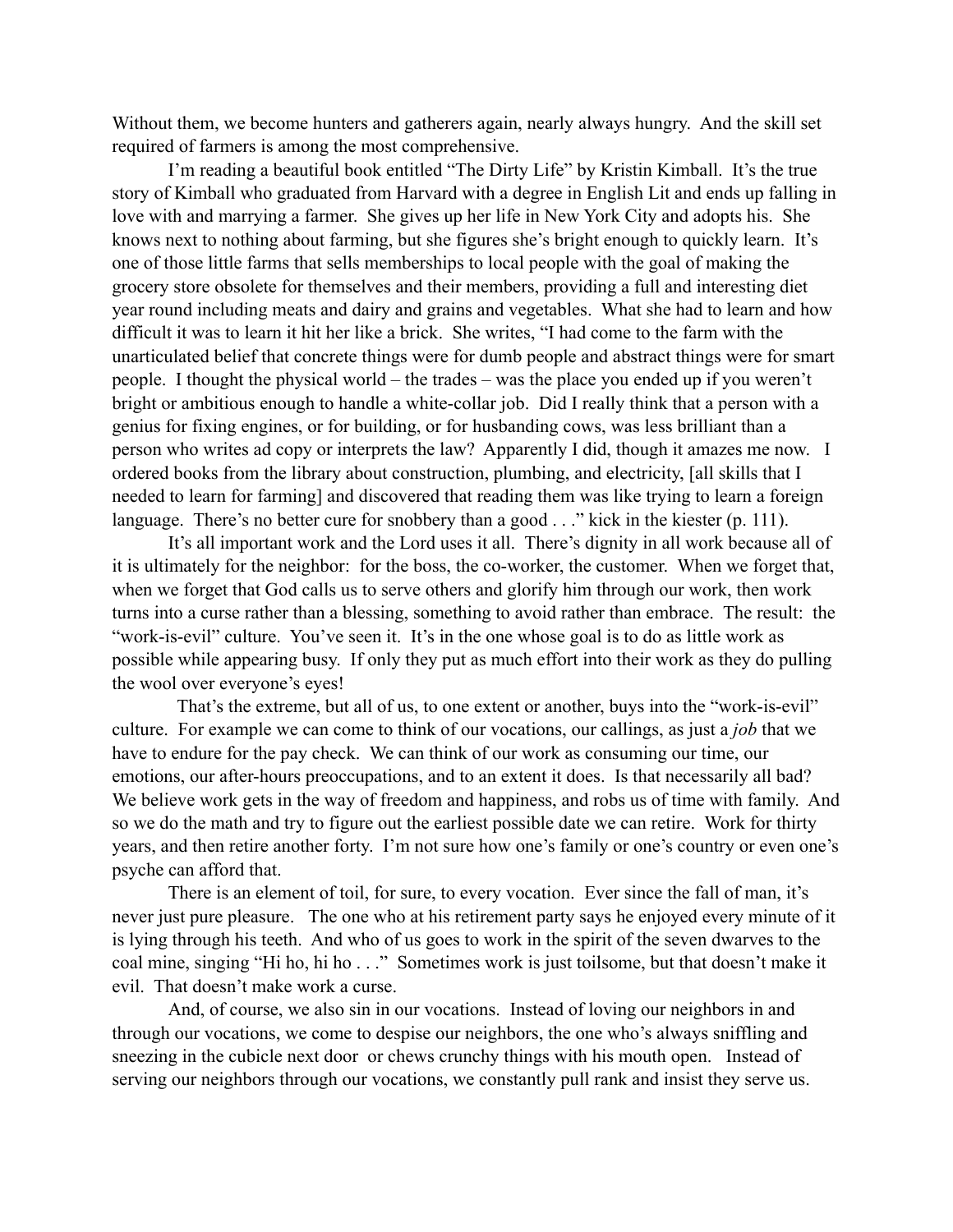We make it an unspoken goal of one day having enough money that we never have to serve anyone. That was not the way of Jesus nor does he want it to be ours.

Work is a blessing, not a curse . . . a gift from God. It gives you something to talk about with your spouse over the dinner table or on the car ride. Even in retirement volunteer work gives purpose and meaning and direction and energy and interest to your life. Don't let the "work-is-evil" culture sweep that away.

Tony Woodlief wrote an article in the Wall Street Journal about teaching his kids to enjoy work. He and his wife moved into the country, not out of some deep love for nature, which he says is where God keeps the snakes and the poison ivy. Rather, "we moved because of an oldfashioned sense that our four boys will benefit from hard work" and because he didn't want his kids to become "overweight, mouth breathing video game players." He writes, "One summer I installed stairs and flooring in our stifling-hot attic. My oldest son, 4 at the time, insisted on donning his little work belt to help. I situated him in a corner with his tiny hammer and watercolor paint, where he spent hours hammering and painting while I nailed floorboards. Months later, out of the blue, he took my hand and asked when we could do that again. I'd found the work miserable. But to my son it was blissful. We now had a 'secret room.' And he had worked with his daddy" (WSJ Aug. 22, 2008). His point? Humans need work. It's not evil. It is participating in God's work of serving others. It is participating in God's work of sustaining his creation.

Does your work matter? You may not think it does, but it does, all of it. No job is too small, too lowly, too mundane. If you know it serves your neighbor somewhere, and if you know you're doing it also for the Lord, who is there beside you, behind you . . . it matters.

A sports analogy may help. An NFL running back isn't happy sitting on the bench, nor is he happy on defense. He's most happy when he's in the sweet spot of his vocation: running with the ball. Often, however, he's required to stay back and block. Dirty work for the running back! Most of them don't enjoy it. But it's in service of the quarterback and the team, the coach and the fans. When he does it right, the quarterback will get accolades for another completion. If he refuses to block, or if he whiffs, he won't be a running back in the NFL.

 John Adams, when sailing to England, refused to take his turn at the pump because he thought the work beneath him. We also sniff at the dirty work in our lives. We should remember the cross. Is there any work dirtier, more repulsive? Yet, to serve and save us Jesus did not shrink from that dirty work. He embraced it and did it well, without complaint, thoroughly, until it was finished. In his dirty work lies our salvation.

 There is work for all to do, and often it's when work is most toilsome that we get to serve our neighbors the most. If we do it right, if we embrace it, without complaint, thoroughly, until it's finished, we may just give others a glimpse of the mercy and grace and goodness of Jesus Christ.

Six months before he was assassinated, Dr. Martin Luther King Jr. spoke to a group of junior high students in Philadelphia. He said, "when you discover what you will be in your life, set out to do it as if God Almighty called you at this particular moment in history to do it . . . If it falls your lot to be a street sweeper, sweep streets like Michelangelo painted pictures, sweep streets like Beethoven composed music, sweep streets like Leontyne Price sings before the